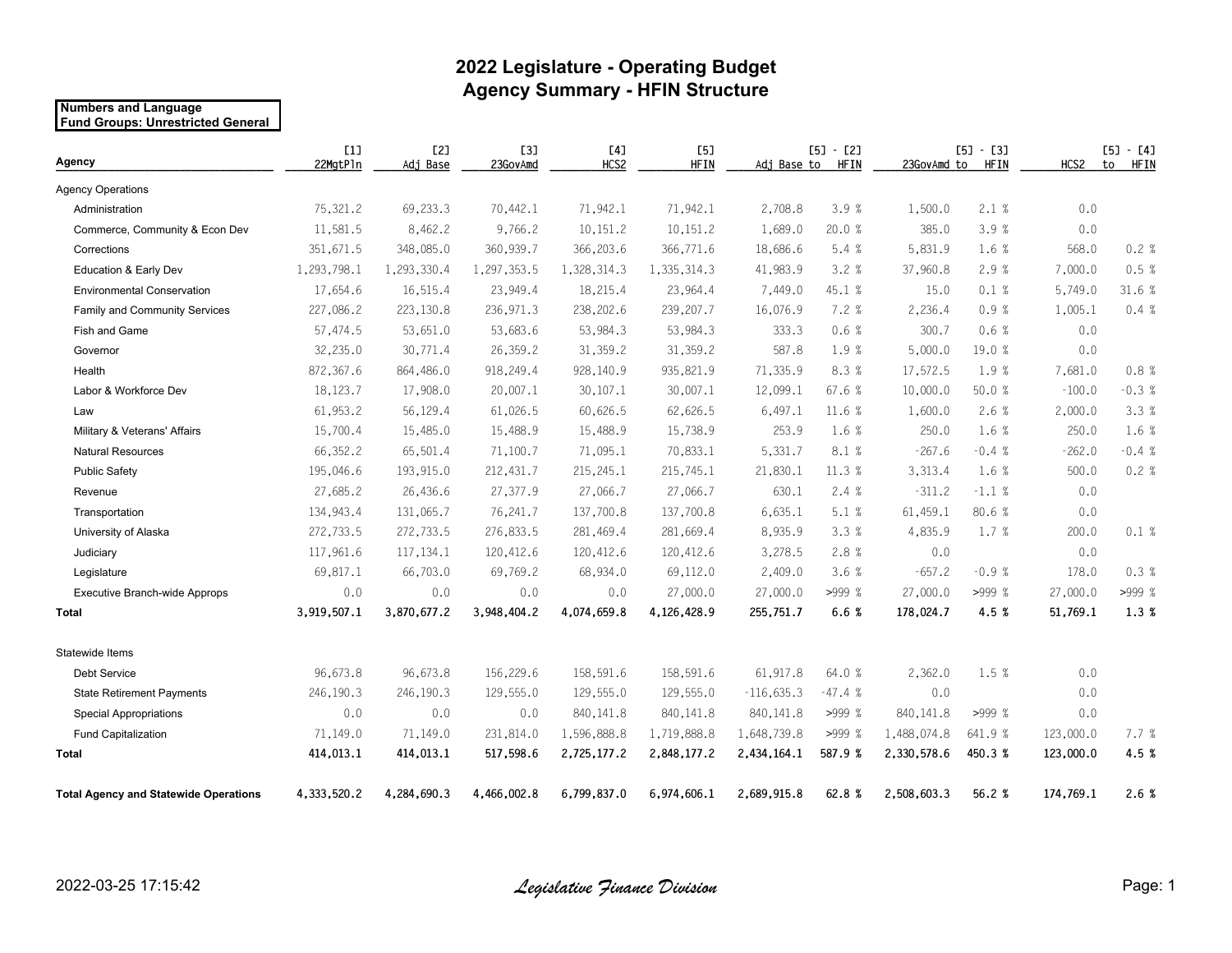## **2022 Legislature - Operating Budget Agency Summary - HFIN Structure**

#### **Numbers and Language Fund Groups: Unrestricted General**

| Agency                     | [1]<br>22MgtPln | [2]<br>Adj Base | <b>[3]</b><br>23GovAmd | [4]<br>HCS2  | <b>[5]</b><br><b>HFIN</b> | [5]<br>- [2]<br><b>HFIN</b><br>Adj Base to |               | <b>[5]</b><br>- [3]<br><b>HFIN</b><br>23GovAmd to |          | HCS2      | [5]<br>- [4]<br><b>HFIN</b><br>to |
|----------------------------|-----------------|-----------------|------------------------|--------------|---------------------------|--------------------------------------------|---------------|---------------------------------------------------|----------|-----------|-----------------------------------|
| <b>Permanent Fund</b>      |                 |                 |                        |              |                           |                                            |               |                                                   |          |           |                                   |
| Permanent Fund             | 739,038.5       | 739,038.5       | .680,283.6             | 840,141.8    | 840, 141.8                | 101,103.3                                  | 13.7 %        | $-840, 141.8$                                     | $-50.0%$ | 0.0       |                                   |
| <b>Total</b>               | 739,038.5       | 739,038.5       | 1,680,283.6            | 840,141.8    | 840,141.8                 | 101,103.3                                  | 13.7 %        | $-840, 141.8$                                     | $-50.0%$ | 0.0       |                                   |
| <b>Statewide Total</b>     | 5,072,558.7     | 5,023,728.8     | 6,146,286.4            | 7,639,978.8  | 7,814,747.9               | 2,791,019.1                                | 55.6%         | 1,668,461.5                                       | 27.1%    | 174,769.1 | 2.3%                              |
| <b>Funding Summary</b>     |                 |                 |                        |              |                           |                                            |               |                                                   |          |           |                                   |
| Unrestricted General (UGF) | 5,072,558.7     | 5,023,728.8     | 6,146,286.4            | 639,978.8    | 7,814,747.9               | 2,791,019.1                                | 55.6 %        | 1,668,461.5                                       | 27.1%    | 174,769.1 | 2.3%                              |
| Non-Additive Items         |                 |                 |                        |              |                           |                                            |               |                                                   |          |           |                                   |
| <b>Fund Transfers</b>      | $-646,047.9$    | 14,611.6        | $-375, 122.5$          | $-299,718.4$ | $-299,718.4$              | $-314,330.0$                               | $-999%$       | 75,404.1                                          | $-20.1%$ | 0.0       |                                   |
| <b>Total</b>               | $-646,047.9$    | 14,611.6        | $-375,122.5$           | $-299,718.4$ | $-299,718.4$              | $-314,330.0$                               | $\leq -999$ % | 75,404.1                                          | $-20.1%$ | 0.0       |                                   |